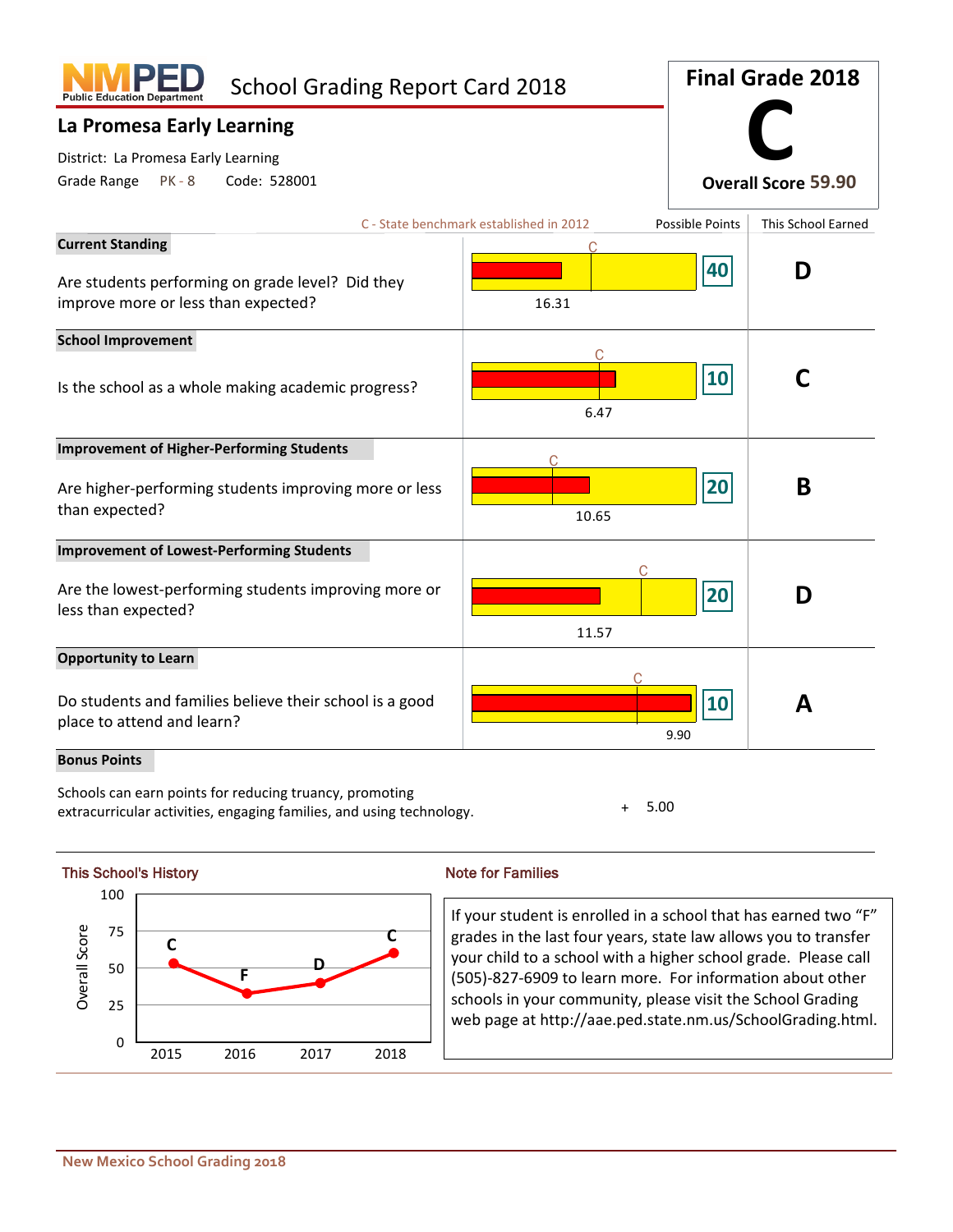| <b>Final</b><br><b>Points</b> | <b>Elementary and</b><br>Middle Schools                                    |                                                                                                       |        |
|-------------------------------|----------------------------------------------------------------------------|-------------------------------------------------------------------------------------------------------|--------|
|                               | 75.0 to 100.0 A<br>60.0 to 74.9 B<br>50.0 to 59.9 $\,$ C<br>37.5 to 49.9 D | Elementary and middle schools earn a<br>final grade based on these ranges, which<br>were set in 2012. |        |
| <b>Tests</b>                  | $0.0$ to 37.4 F                                                            | School Grading draws on student performance from these state assessments:                             | Grades |

|                                                                   |                                                                                                                                                                     | Giaues   |
|-------------------------------------------------------------------|---------------------------------------------------------------------------------------------------------------------------------------------------------------------|----------|
|                                                                   | Mathematics, Reading                                                                                                                                                | $3 - 11$ |
|                                                                   | Reading                                                                                                                                                             | $3 - 11$ |
|                                                                   | Mathematics, Reading                                                                                                                                                | $3 - 11$ |
| Dynamic Indicators of Basic Early Literacy Skills (prior to 2017) | Early Literacy                                                                                                                                                      | $KN-2$   |
| IStation (beginning 2017)                                         | Early Literacy                                                                                                                                                      | $KN-2$   |
|                                                                   | <b>PARCC</b> Partnership for Assessment of Readiness for College and Careers<br>Standards Based Assessment - Spanish<br>New Mexico Alternate Performance Assessment |          |

## **Details of Each Grade Indicator**

 **Current Standing** Knowing how many students are proficient is a measure of the school's overall success. Current Standing uses up to three years of student performance to provide a broader picture of school achievement. Current Standing also includes a measure of student growth (Value-Added Modeling) that looks at school size, student mobility, and prior student performance.

|                                                                                 | All<br><b>Students</b> | Gender<br>F. | M  | White                    | Race / Ethnicity<br>Afr<br>Amer | Hisp | Asian          | Am<br>Indian             | Econ<br><b>Disady</b> | Students<br>with<br><b>Disabilities</b> | English<br>Language<br>Learners |
|---------------------------------------------------------------------------------|------------------------|--------------|----|--------------------------|---------------------------------|------|----------------|--------------------------|-----------------------|-----------------------------------------|---------------------------------|
| Reading<br>Proficient (%)<br>Points Proficiency<br><b>Points Student Growth</b> | 38<br>4.78<br>4.26     | 39           | 38 | $\overline{\phantom{0}}$ | $\overline{\phantom{a}}$        | 38   | ۰              | $\overline{\phantom{a}}$ | 38                    | $\leq 10$                               | 23                              |
| Math<br>Proficient (%)<br>Points Proficiency<br><b>Points Student Growth</b>    | 17<br>2.07<br>5.20     | 17           | 16 | $\blacksquare$           | $\overline{\phantom{a}}$        | 17   | $\blacksquare$ | $\overline{\phantom{a}}$ | 17                    | $\leq 10$                               | 16                              |



### **Proficiencies Over Time**

Students are performing on grade level with Proficient or Advanced scores.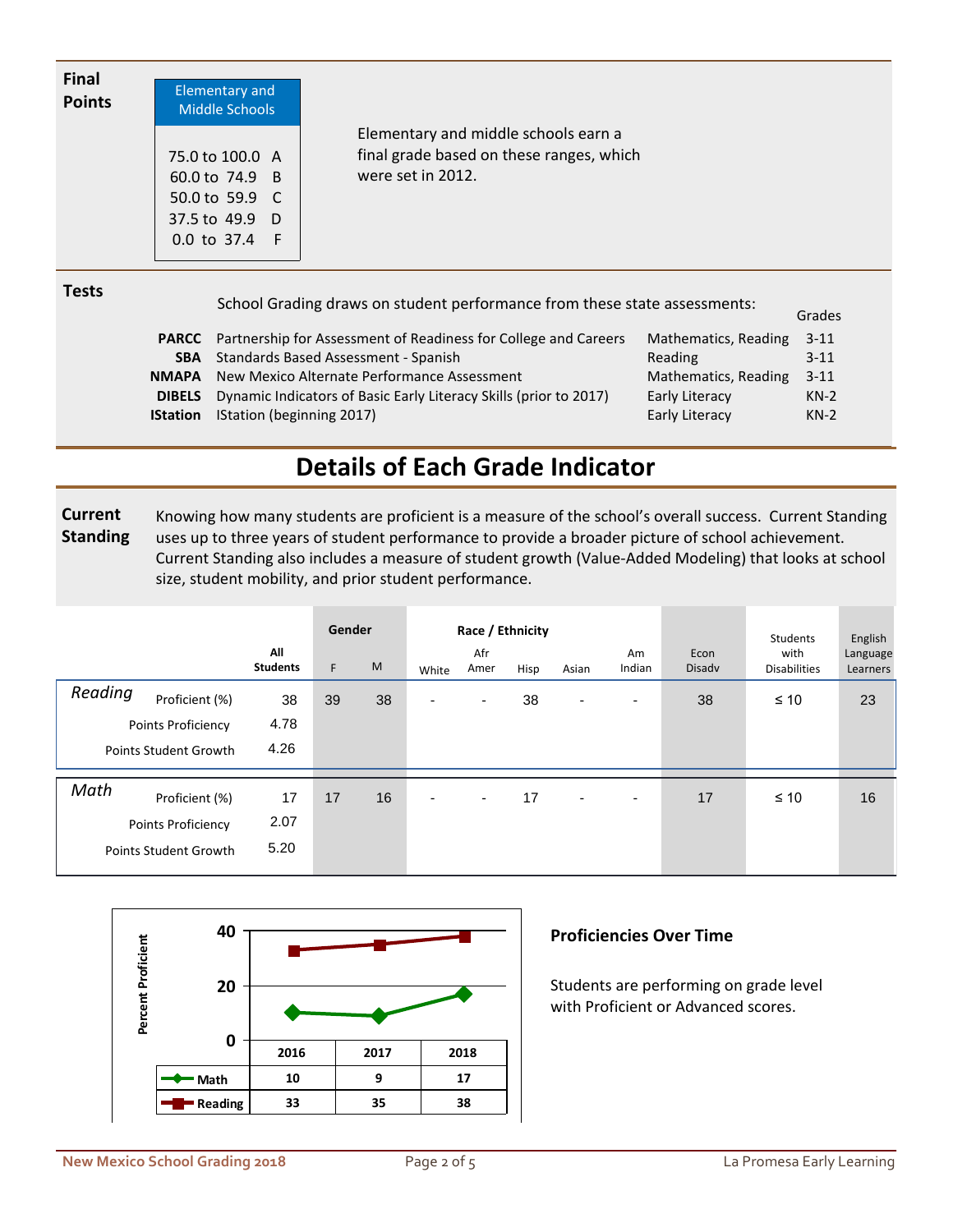### **School Improvement**

School growth (Value-Added Modeling) compares overall student performance from year to year and considers the progress of all students whether or not they are proficient.

|              | Reading | Math |
|--------------|---------|------|
| Growth Index | 0.25    | 0.51 |
| Points       | 2.99    | 3.48 |

Growth can be negative or positive. When it is positive, the school performed better than was expected when compared to other schools with the same size, mobility, and prior student performance.

 **Student Growth** Every student's prior test scores are used to estimate how they should have performed this year. Their academic growth is considered within two groups, the lowest-performing 25% of students and the higher-performing students (75%).

**Above Zero** This group performed higher than expected. **Below Zero Near Zero** This group performed below expectations, and students are falling behind when compared to their peers. This group performed as expected based on their academic history.

|                       | <b>School</b>  |         |         |                          |                          | <b>Student Groups</b> |                              | Students                 | English        |                             |                      |
|-----------------------|----------------|---------|---------|--------------------------|--------------------------|-----------------------|------------------------------|--------------------------|----------------|-----------------------------|----------------------|
|                       | <b>Overall</b> | F       | M       | White                    | Afr<br>American          | Hisp                  | Asian                        | Am<br>Indian             | Econ<br>Disadv | with<br><b>Disabilities</b> | Language<br>Learners |
| <b>Reading Growth</b> |                |         |         |                          |                          |                       |                              |                          |                |                             |                      |
| Higher-Performing     | 0.05           | $-0.21$ | $-0.23$ | $\overline{\phantom{a}}$ | $\overline{\phantom{a}}$ | $-0.23$               | $\overline{\phantom{a}}$     | $\overline{\phantom{a}}$ | $-0.22$        | $-0.11$                     | $-0.17$              |
| Points                | 5.19           |         |         |                          |                          |                       |                              |                          |                |                             |                      |
| Lowest-Performing     | 0.09           | 0.22    | 0.03    | $\overline{\phantom{a}}$ |                          | 0.10                  | $\qquad \qquad \blacksquare$ | $\overline{\phantom{a}}$ | 0.10           | 0.03                        | 0.04                 |
| Points                | 5.35           |         |         |                          |                          |                       |                              |                          |                |                             |                      |
| <b>Math Growth</b>    |                |         |         |                          |                          |                       |                              |                          |                |                             |                      |
| Higher-Performing     | 0.11           | $-0.13$ | 0.05    | $\overline{\phantom{a}}$ | $\overline{\phantom{a}}$ | $-0.04$               |                              | $\overline{\phantom{a}}$ | $-0.04$        | 0.13                        | $-0.09$              |
| Points                | 5.46           |         |         |                          |                          |                       |                              |                          |                |                             |                      |
| Lowest-Performing     | 0.31           | $-0.24$ | 0.07    | $\overline{\phantom{a}}$ | $\overline{\phantom{a}}$ | $-0.08$               | $\overline{\phantom{a}}$     | $\overline{\phantom{a}}$ | $-0.08$        | $-0.16$                     | 0.11                 |
| Points                | 6.23           |         |         |                          |                          |                       |                              |                          |                |                             |                      |

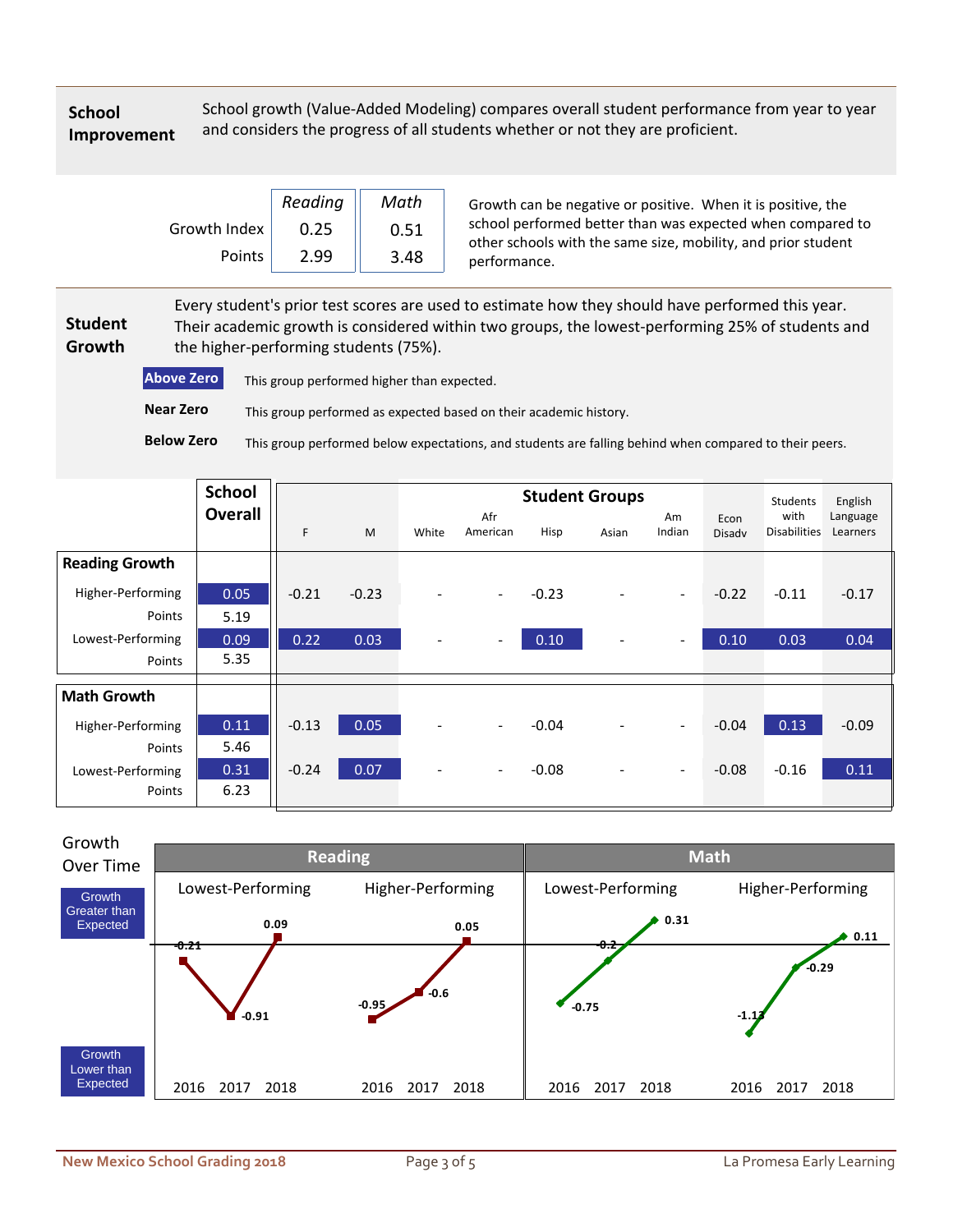**Opportunity to Learn** Opportunity to Learn is a reflection of the environment schools provide for student learning.

| <b>Student Attendance</b> |                       | Gender                 |    |    | Race / Ethnicity         |             |      |                          |                          | Students              | English                     |                      |
|---------------------------|-----------------------|------------------------|----|----|--------------------------|-------------|------|--------------------------|--------------------------|-----------------------|-----------------------------|----------------------|
|                           |                       | All<br><b>Students</b> | F  | M  | White                    | Afr<br>Amer | Hisp | Asian                    | Am<br>Indian             | Econ<br><b>Disady</b> | with<br><b>Disabilities</b> | Language<br>Learners |
|                           | Average (%)<br>Points | 98<br>5.15             | 98 | 97 | $\overline{\phantom{a}}$ | ۰.          | 98   | $\overline{\phantom{0}}$ | $\overline{\phantom{0}}$ | 98                    | 98                          | 98                   |

## Surveys

| Score (Average)   | 42.81 |  |
|-------------------|-------|--|
| Points            | 4.76  |  |
| Number of Surveys | 250   |  |

Students answer survey questions on topics such as classroom teaching and expectations of students. The survey contains 10 questions with answers from 0 (Never) to 5 (Always) for a maximum score of 50. For students in grades KN-2, a parent or family member completes the survey.

| <b>Bonus Points</b>                                                                                                                              | Participation                                                                                                                                        |
|--------------------------------------------------------------------------------------------------------------------------------------------------|------------------------------------------------------------------------------------------------------------------------------------------------------|
| Schools can earn points for reducing truancy, promoting<br>extracurricular activities, engaging families, and using<br>technology.               | Reading (%)<br>100<br>All enrolled students must<br>Math $(%)$<br>100<br>take the yearly state<br>tests. If a school tests less<br>than 95% of their |
| $\vert \blacktriangleright$ Truancy Improvement<br>Student and Parent Engagement<br>$\cup$ Using Technology<br><b>Extracurricular Activities</b> | students, the school's<br>letter grade is reduced by<br>one grade.                                                                                   |